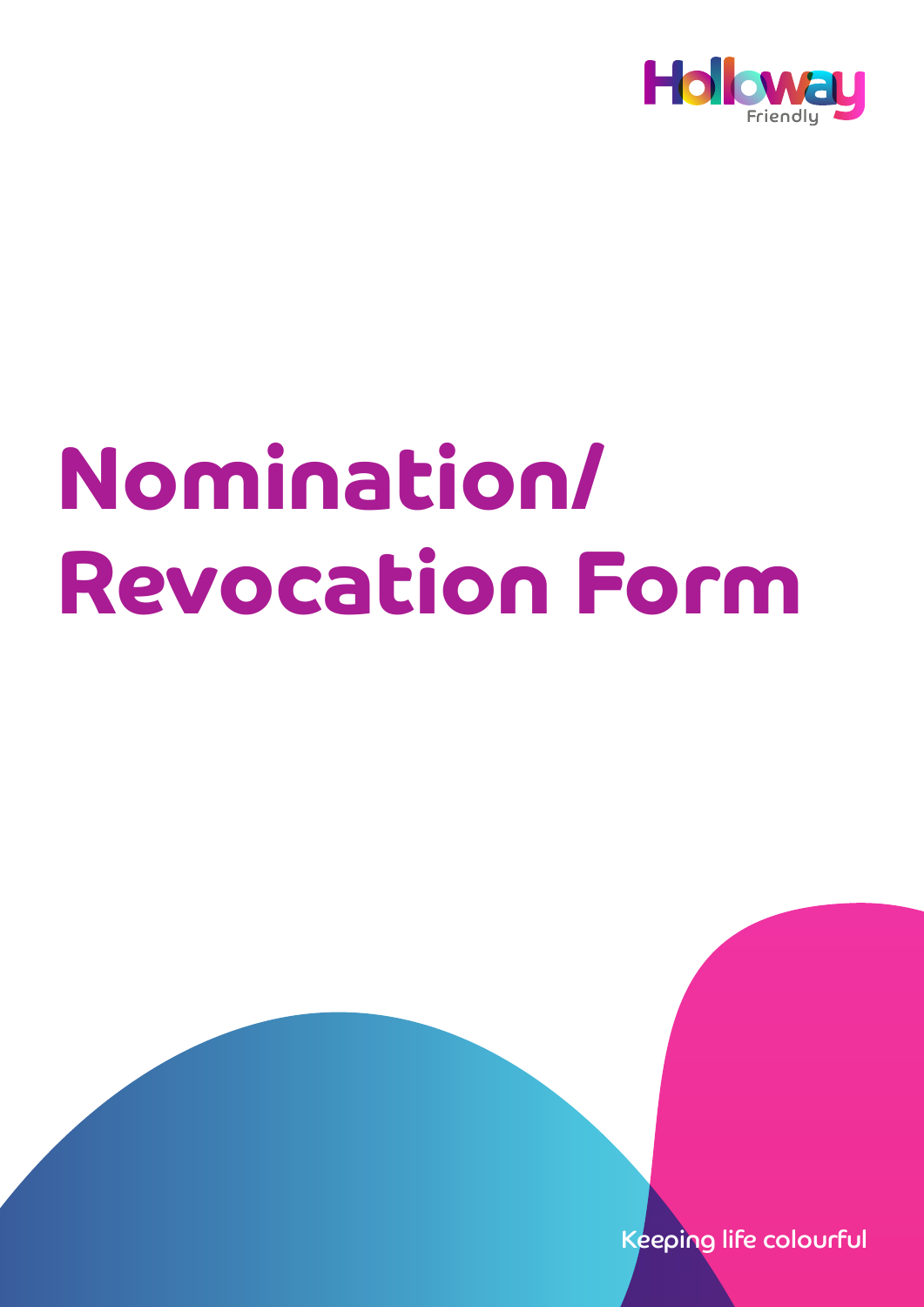## **Nomination Form**

#### **The Original Holloway Friendly Society Limited registered under the Friendly Societies Act 1992**

Please complete the below form to inform us of your beneficiary who will receive any sum of money payable by the Society from your chosen Plan if you die.

| I (full name)                                                                                                                                                             |                                |
|---------------------------------------------------------------------------------------------------------------------------------------------------------------------------|--------------------------------|
| of (postal address)                                                                                                                                                       |                                |
|                                                                                                                                                                           | Postcode                       |
| being a member of the above-named Society, Plan No.                                                                                                                       |                                |
| hereby nominate (full name)                                                                                                                                               |                                |
| of (postal address)                                                                                                                                                       |                                |
|                                                                                                                                                                           | Postcode                       |
| as the person to whom any sum of money payable by The<br>Original Holloway Friendly Society Limited on my death in<br>relation to the above mentioned plan shall be paid. | Y<br>$\vee$<br>M<br>M<br>Dated |
| Signature of Plan holder                                                                                                                                                  |                                |
| Signature of witness<br>Witness full name                                                                                                                                 |                                |
| of (postal address)                                                                                                                                                       |                                |
|                                                                                                                                                                           | Postcode                       |

## **Revocation Form**

**Only complete this part of the form when you want a previously named beneficiary to no longer be eligible to receive any sum of money payable by the Society from your chosen Plan if you die.**

| Y Y Y Y<br> M M <br>$\Box$<br>$\Box$<br>I hereby revoke the nomination made by me on |          |  |
|--------------------------------------------------------------------------------------|----------|--|
| Signature                                                                            | Date     |  |
| Signature of witness                                                                 |          |  |
| Witness full name                                                                    |          |  |
| of (postal address)                                                                  |          |  |
|                                                                                      | Postcode |  |

This form should be sent to Member Services, The Original Holloway Friendly Society Limited, Holloway House, 71 Eastgate Street, Gloucester GL1 1PW and it shall be the duty of the Society to register all such Nominations and also any alterations afterwards made. **Should you marry/re-marry, please complete a new Nomination Form as the existing one will become void.**